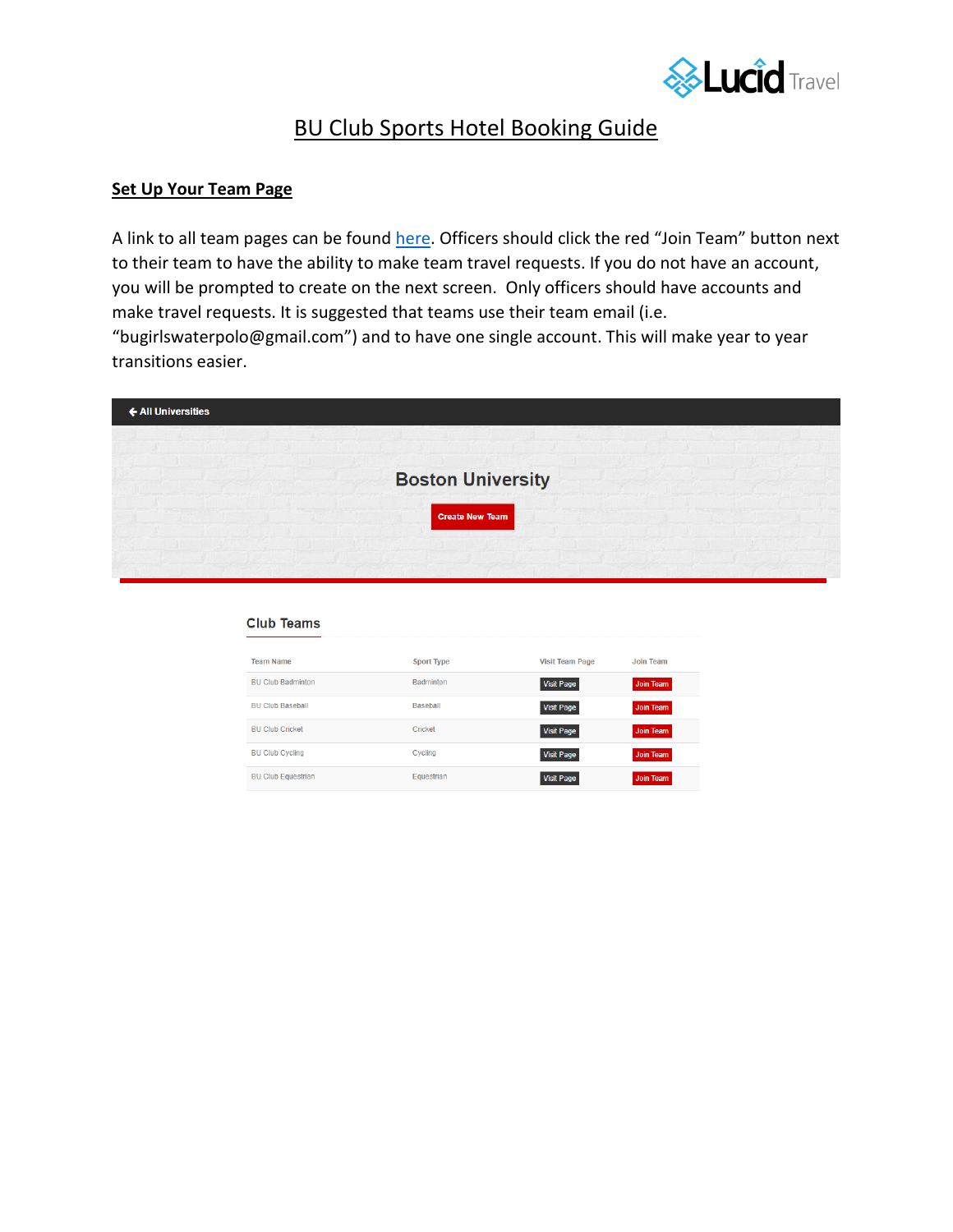

#### **Manage Your Team Page**

On your team page, you will have the ability to: upload a team picture, make/manage/cancel a hotel reservation, and view your cash back balance. This page should be managed by and accessible only to club officers.

| <b>BU CLUB CYCLING</b> |                                                      | <b>Travel Requests</b><br><b>Book Travel</b><br>Your Bookings<br>More $\sim$<br>Events<br><b>Members</b> |
|------------------------|------------------------------------------------------|----------------------------------------------------------------------------------------------------------|
|                        | D<br><b>BU Club Cycling</b><br><b>Change Picture</b> | Tew Public Page<br>Cash Back Balance                                                                     |
|                        |                                                      | \$0                                                                                                      |
|                        |                                                      | Cash back can take up to 48 hour to reflect above. See Details                                           |
|                        |                                                      | Review/Cancel Reservation                                                                                |
|                        |                                                      | Search 23 Sites At Once & Get Cash Back<br>It's almost too good to be true                               |
|                        | 0-9 Rooms 10+ Rooms Rent Car Flights                 |                                                                                                          |
|                        | Enter City, Address, Hotel Name, or Airport          |                                                                                                          |
|                        | Check-In                                             | Check-Out<br>Rooms<br><b>Ben Knosby</b><br>ري                                                            |
|                        |                                                      | What brought you here today?<br><b>Find Hotels</b>                                                       |

## **Booking a Hotel**

From your team's page, enter the City, Dates, and Number of Rooms information in the search fields and click "Find Hotels".

| <b>BU CLUB CYCLING</b>                        | <b>Travel Requests</b><br>Book Travel<br>Your Bookings<br>$More -$<br>Events<br>Members |
|-----------------------------------------------|-----------------------------------------------------------------------------------------|
| D<br>BU Club Cycling<br><b>Change Picture</b> | · View Public Page                                                                      |
|                                               | Cash Back Balance                                                                       |
|                                               | \$0                                                                                     |
|                                               | Cash back can take up to 48 hour to reflect above. See Details                          |
|                                               | Review/Cancel Reservation                                                               |
|                                               | Search 23 Sites At Once & Get Cash Back<br>It's almost too good to be true              |
| 0-9 Rooms 10+ Rooms Rent Car                  | Flights                                                                                 |
|                                               |                                                                                         |
|                                               | Enter City, Address, Hotel Name, or Airport                                             |
| Check-In                                      | Check-Out<br>Rooms                                                                      |
|                                               | <b>Ben Knosby</b><br>What brought you here today?                                       |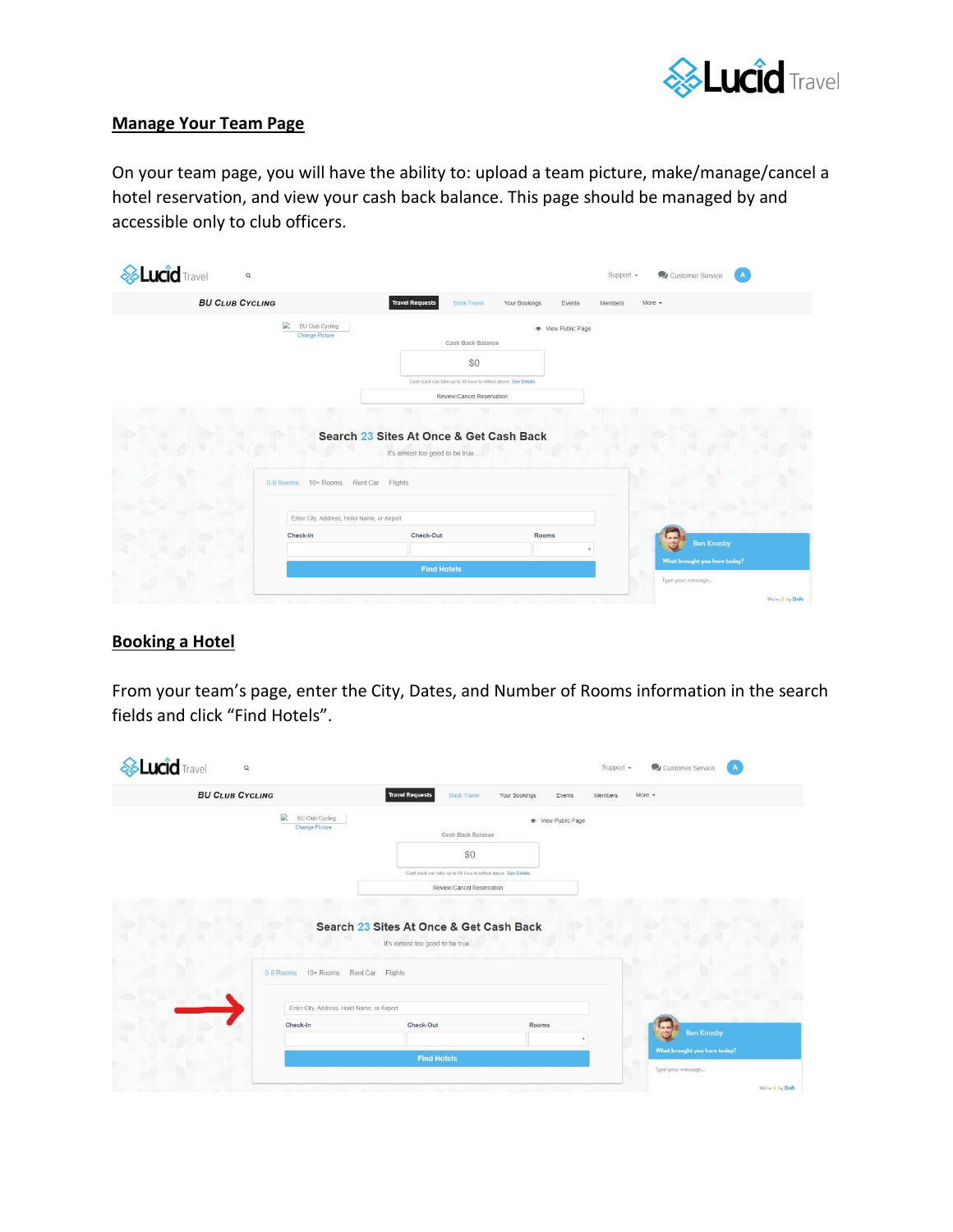

## Select the hotel that best fits your team's needs and click the orange "Continue".

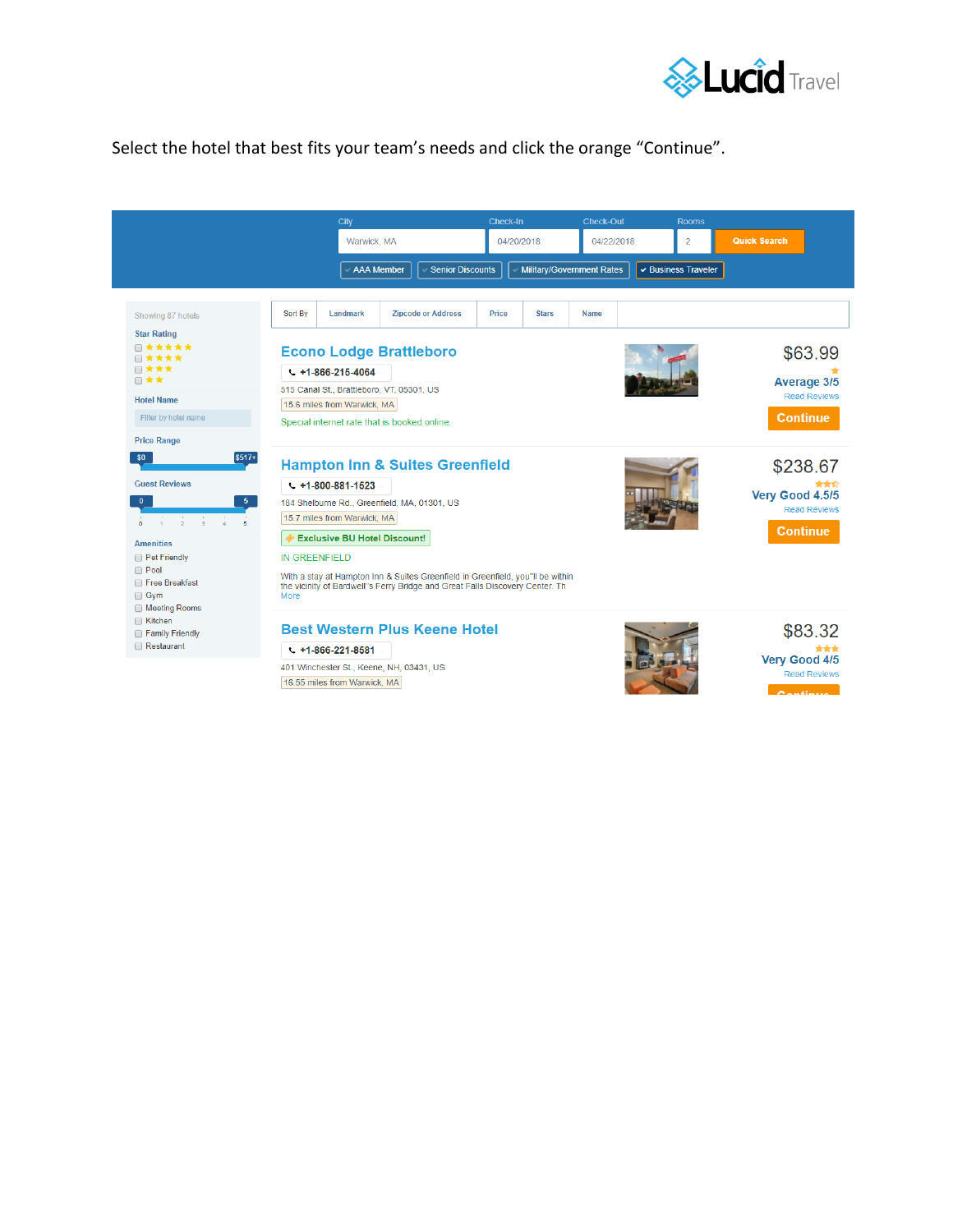

Once you have selected your hotel, you can select the type of rooms you need. Click the "Check Availability" button. The site will produce a list of room options that you can select. When you see the room that you would like to reserve, select the orange "Book Now" button. Note: this may change the price of what was originally listed.